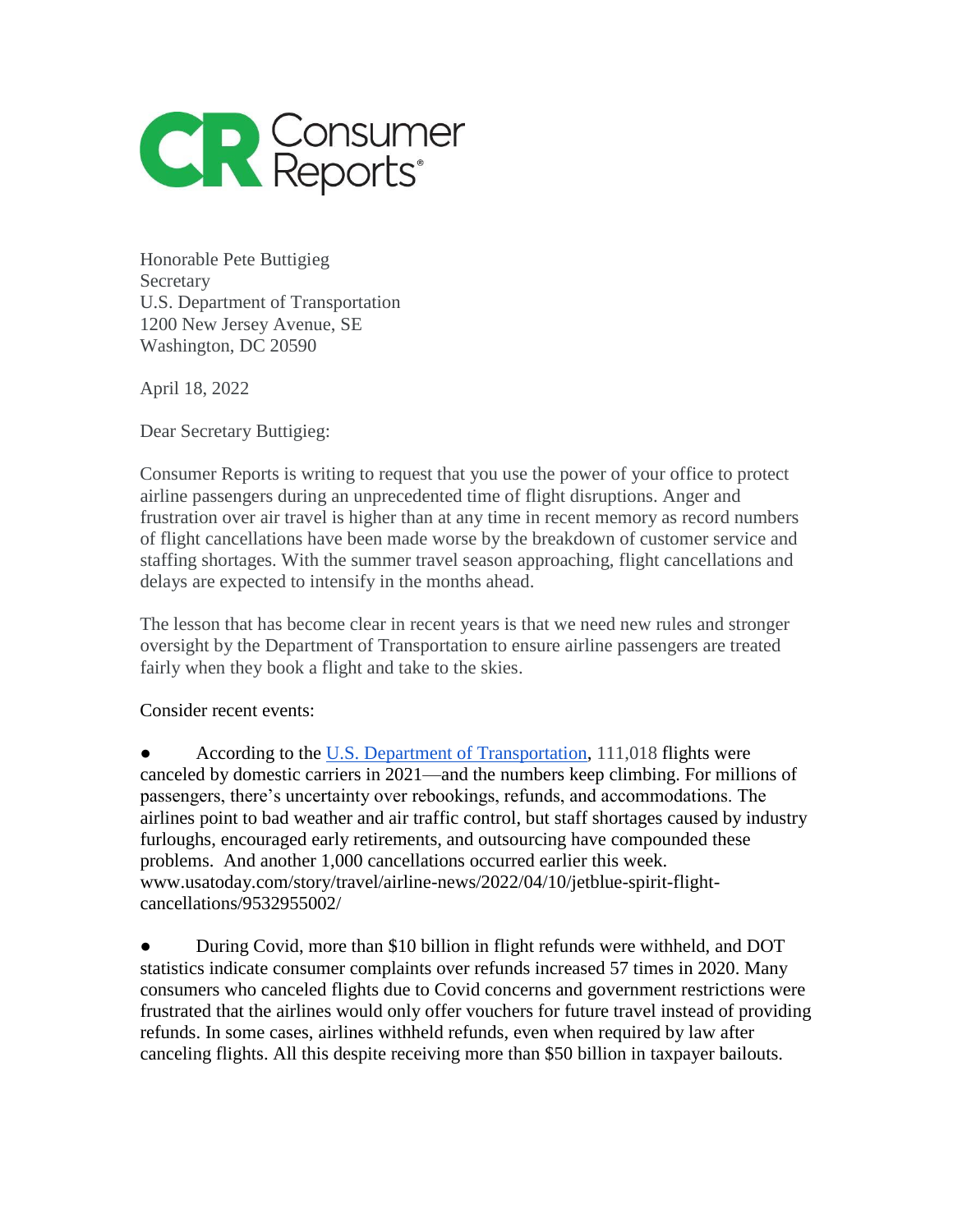In 2016 Congress mandated airlines not charge fees for kids under 13 to sit with their families, yet the practice continues. Consumer Reports filed a Freedom of Information Act request with DOT and analyzed complaints from families concerning children as young as 4, 3, 2, and even 1—you read that right—that were assigned seats apart from their families. Young children seated alone pose serious threats over Covid health protocols, emergency evacuations, and FBI's warnings of inflight sexual assaults.

Mr. Secretary, you should investigate and hold accountable airlines for failing to minimize flight cancellations and withholding refunds to passengers who were legally entitled to them. And you should put an end to the extra fees families are charged for sitting with young children.

Consumer Reports is forwarding to you a petition with nearly 30,000 signatures, asking you to support these passenger protections. DOT's role is critical because the Secretary is "the only sheriff in town" when it comes to protecting airline travelers.

Since 1978, federal preemption means state courts, state legislatures, and state attorneys general have virtually no authority to intervene for air passengers. When it comes to our rights aloft, we're at the mercy of your office and the airlines' Contracts of Carriage, which are binding, one-sided "contracts of adhesion" whenever we book a flight.

We've analyzed Contracts of Carriage for many years, and can affirm these documents have changed radically. The contracts—also called Conditions of Carriage or Tariffs are easier to obtain online, but they're lengthy and dense; studded with legalese; and quite murky on critical questions of compensation and accommodations.

What's more, in the real world airlines have heavily outsourced and undertrained critical staff, including many interfacing directly with passengers on such issues, including at call centers with wait times that routinely run for several hours.

Airline passengers need one set of clear, consistent rules uniformly applied to ALL airlines operating within the US, so passengers can understand and assert their rights when faced with lengthy flight delays, canceled flights, involuntary bumping, or mishandled baggage.

Passengers—and not just airlines—should be allowed to cancel flights and get a full refund without penalty during "force majeure" situations such as Covid. And tight aircraft seats—which are a comfort, health, and safety issue during emergency evacuations—should adhere to minimum sizing standards.

It simply doesn't have to be this confusing, time-consuming, and frustrating to determine your rights as a passenger. For years now, the European Union has provided—and enforced!—a set of uniform, consistent, easy to understand [rules for air travelers.](http://europa.eu/youreurope/citizens/travel/passenger-rights/index_en.htm) More recently, Canada introduced a similar [passenger bill of rights](http://otc-cta.gc.ca/eng/air-passenger-protection-regulations-highlights) that anyone can quickly decipher. Furthermore, such regulations apply to ALL airlines operating within these